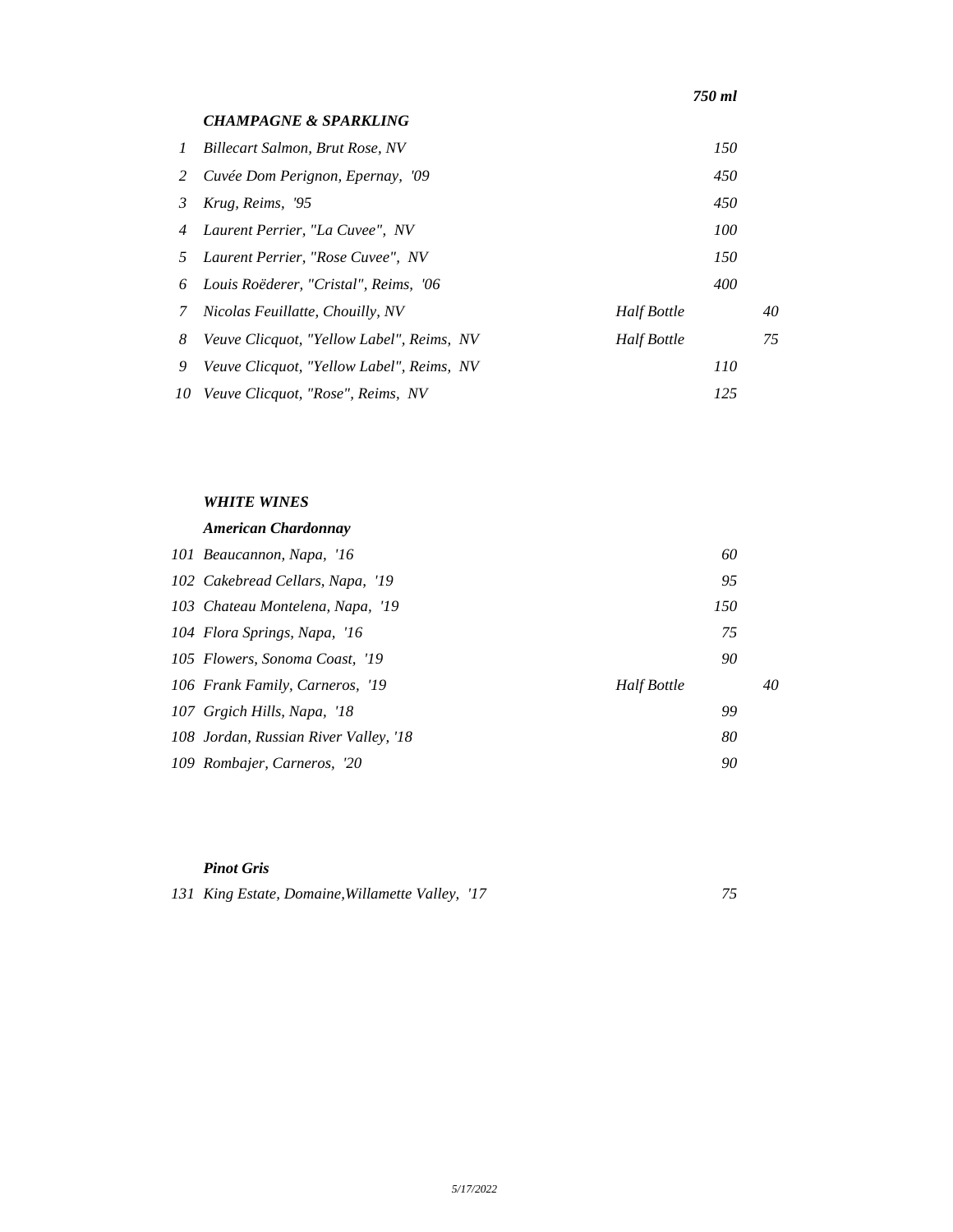| <b>France</b>                                                 |     |    |
|---------------------------------------------------------------|-----|----|
| 201 Auxey-Duresses, Benjamin LeRoux, '17                      | 95  |    |
| 202 Chablis 1er Cru "Vau Ligneau", J. Moreau, '19/20          | 90  |    |
| Half Bottle<br>203 Chassagne Montrachet, Louis Jadot, '18     |     | 90 |
| 204 Chassagne Montrachet, Louis Jadot, '19                    | 175 |    |
| 205 Meursault, Louis Jadot, '19                               | 150 |    |
| 206 Sancerre, Comte Lafond, Ladoucette, '20                   | 90  |    |
| <b>Germany</b>                                                |     |    |
| 302 Clemensbush, Marienburg Kabinett, Riesling, '20           | 75  |    |
| Switzerland                                                   |     |    |
| 306 Aigle les Murailles, Henri Badoux, '14                    | 75  |    |
| <b>Italy</b>                                                  |     |    |
| 310 Santa Margherita, Pinot Grigio                            | 75  |    |
| <b>New Zealand</b>                                            |     |    |
| 350 Kim Crawford, Marlborough, S. Blanc, '19                  | 75  |    |
|                                                               |     |    |
| <b>ROSE WINES</b><br>396 Notorius Pink, Grenache, France, '20 | 60  |    |
| 397 Whispering Angel, Château d'Eclans, Provence, '21         | 65  |    |
| 398 Wolffer Estate, Summer in a Bottle, Long Island, NY, '21  | 60  |    |
|                                                               |     |    |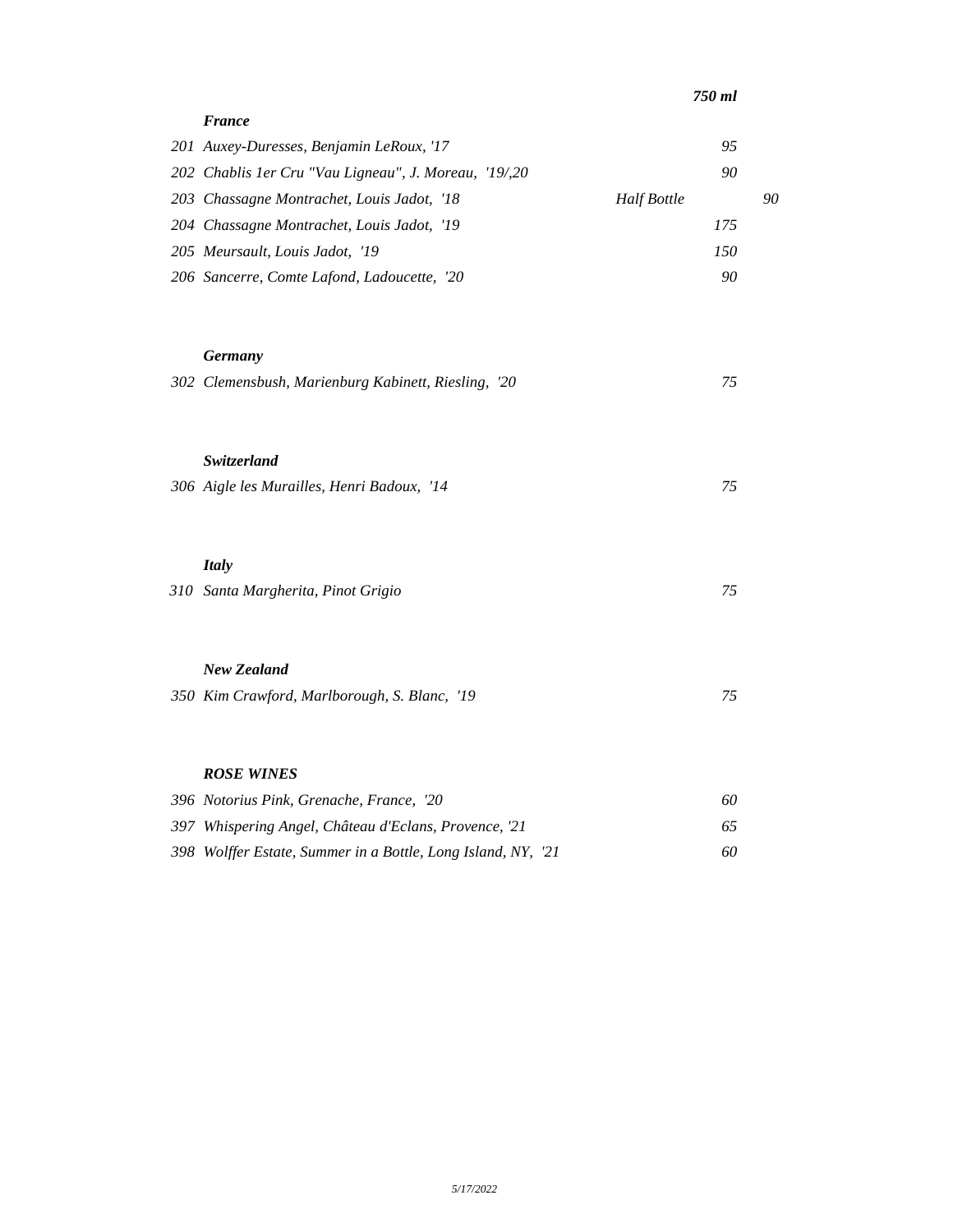## *RED WINES*

| American Cabernet Sauvignon & Blends               |                    |      |     |
|----------------------------------------------------|--------------------|------|-----|
| 401 Adaptation "The Plumjack Group", Napa, '18     |                    | 175  |     |
| 402 Ali vs Frazier, Mt. Veeder, Howell Mtn., '12   |                    | 125  |     |
| 403 Altvs, Napa, '16                               |                    | 180  |     |
| 404 Andrew Will, "Two Blondes", Yakima Valley, '14 |                    | 135  |     |
| 405 Axios, Napa, '09                               |                    | 225  |     |
| 406 Bella Union, Napa,'16                          |                    | 150  |     |
| 407 Bond Estate, "St. Eden", Oakville, '12         |                    | 1000 |     |
| 408 Bootleg, Napa, 14                              |                    | 75   |     |
| 409 Boyanci, Napa, '09                             |                    | 300  |     |
| 410 Bryant Family, Napa, '04                       |                    | 1100 |     |
| 411 Burgess Cellars, Estate Vineyards, Napa, '12   | Magnum             |      | 250 |
| 412 Cade, Howell Mountain, '18                     |                    | 275  |     |
| 413 Cain Five, "Estate", Napa, '14                 |                    | 250  |     |
| 414 Cain Five, "Estate", Napa, '06                 | Magnum             |      | 550 |
| 415 Cakebread Cellars, Napa, '18                   |                    | 185  |     |
| 416 Cardinale, "Meritage", California, '06         |                    | 325  |     |
| 417 Caymus, Napa, '19                              |                    | 210  |     |
| 418 Caymus, Napa, '19                              | One Liter          |      | 275 |
| 419 Caymus, Napa, '20                              |                    | 210  |     |
| 420 Caymus, "Special Select", Napa, '16            |                    | 475  |     |
| 421 Caymus, "Special Select", Napa, '17            |                    | 500  |     |
| 422 Chateau Montelena, Napa, '18                   |                    | 150  |     |
| 423 Chimney Rock, Napa, '18                        |                    | 225  |     |
| 424 Conn Valley, "Estate Reserve", Napa,<br>14     | Magnum             |      | 400 |
| 425 Counterfeit, Sonoma, '17                       |                    | 65   |     |
| 426 Dalla Valle Vineyards, Napa, '01               |                    | 300  |     |
| 427 Darioush Caravan Meritage, Napa, '18           |                    | 125  |     |
| 428 Darioush, Signature, Napa, '16                 | Magnum             |      | 535 |
| 429 Darioush, Signature, Napa, '18                 |                    | 275  |     |
| 430 Del Dotto, "The Beast", Napa, '15              |                    | 1200 |     |
| 431 Del Dotto, Napa, '18                           |                    | 150  |     |
| 432 Diamond Creek, "Gravelly Meadow", Napa, '14    |                    | 500  |     |
| 433 Diamond Creek, "Gravelly Meadow", Napa, '14    | Half Bottle        |      | 250 |
| 434 Dominus, Napa, '14                             | <b>Half Bottle</b> |      | 265 |
| 435 Doubleback, Walla Walla, '16                   |                    | 255  |     |
| 436 Dyer, Diamond Mountain, '12                    |                    | 200  |     |
| 437 Far Niente, Napa, '18                          |                    | 250  |     |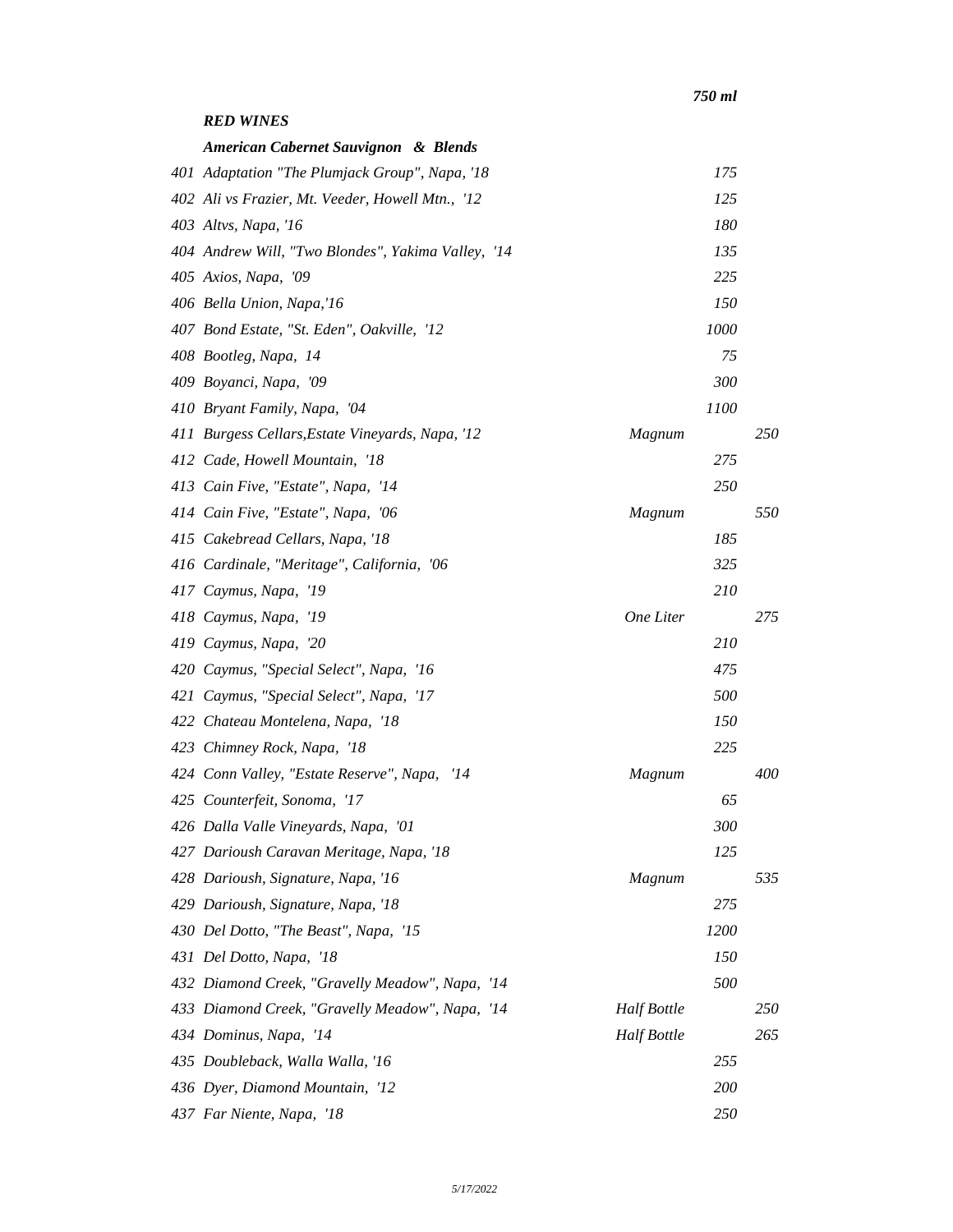|                                                          | 750 ml             |     |
|----------------------------------------------------------|--------------------|-----|
| 438 Faust, Napa, '18                                     | <b>Half Bottle</b> | 60  |
| 439 Faust, Napa, '18                                     | 125                |     |
| 440 Fences, Reserve, Rogue Valley, Oregon, '15           | 135                |     |
| 441 Fisher, Mountain Estate, Sonoma, '12                 | 150                |     |
| 442 Flora Springs, "Trilogy", Napa, '16                  | 165                |     |
| 443 Freemark Abbey, "Boche Vineyard", Napa, '16          | 360                |     |
| 444 Grgich, Napa, '17                                    | <i>120</i>         |     |
| 445 Groth, Oakville, '17                                 | 125                |     |
| 446 Groth Reserve, Napa, 16                              | 325                |     |
| 447 Herold, Napa, '11                                    | 200                |     |
| 448 Howell at the Moon, Howell Mountain, '13             | 150                |     |
| 449 Hundred Acre, "Kayli Morgan Vineyard", Napa, '13     | 1000               |     |
| 450 Jordan, Alexander, '17                               | 150                |     |
| 451 Joseph Phelps Insignia, Napa, '18                    | 675                |     |
| 452 Katherine Kennedy, "Estate", Santa Cruz, '12         | <b>200</b>         |     |
| 453 Knuttel, "Rafanelli Vineyard", Dry Creek Valley, '17 | 115                |     |
| 454 Lail Vineyards, j. Daniel Cuvée, Napa, '11           | 400                |     |
| 455 Lewis Cellars, Reserve, Napa, 17                     | 375                |     |
| 456 Lewis Cellars, Napa, '18                             | 215                |     |
| 457 Lewis Cellars, "Cuvée L", Napa, '05                  | 485                |     |
| 458 Metaphora Wines, Napa, '10                           | 325                |     |
| 459 Metaphora Wines, Cab Franc, Napa, '11                | 125                |     |
| 460 Mithra, Mount Veeder, '12                            | 450                |     |
| 461 Murietta's Well, "Spur", Livermore, '17              | 75                 |     |
| 462 Nickel & Nickel, "Quarry Vineyard", Rutherford, '18  | 225                |     |
| 463 Obsidian Ridge, North Coast, '19                     | 80                 |     |
| 464 Opus One, Napa, '10                                  | 1000               |     |
| 465 Opus One, Napa, '11                                  | 500                |     |
| 466 Opus One, Napa, '12                                  | 525                |     |
| 467 Opus One, Napa, '18                                  | 785                |     |
| 468 Orin Swift, Mercury Head, Napa,<br>'19               | 270                |     |
| 469 Orin Swift, Mercury Head, Napa,<br>'18               | Magnum             | 525 |
| 470 Plumpjack, Napa, Oakville, '16                       | <b>Half Bottle</b> | 195 |
| 471 Plumpjack, Napa, Oakville, '18                       | 365                |     |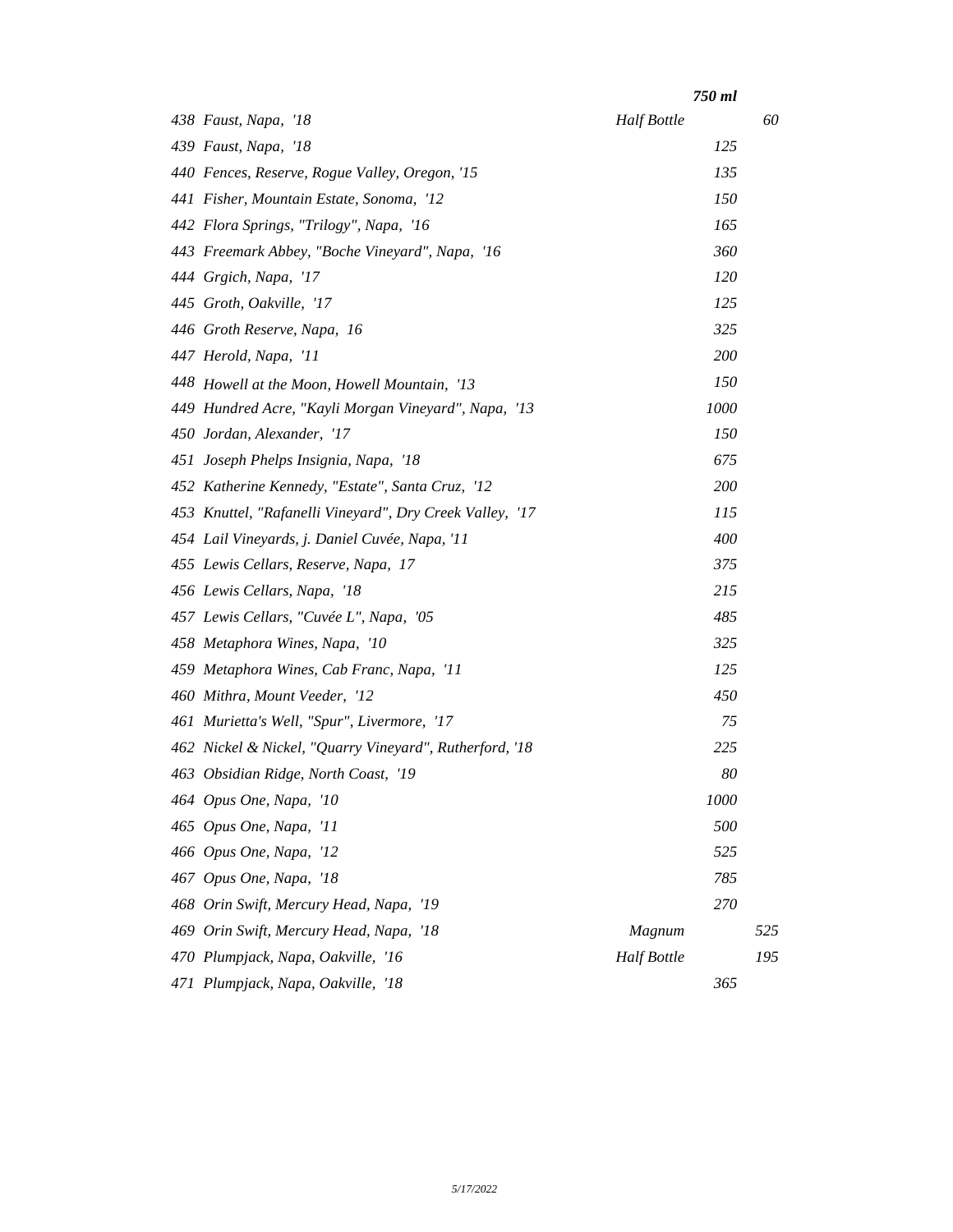|     |                                                                | 750 ml |     |
|-----|----------------------------------------------------------------|--------|-----|
|     | 472 Priest Ranch, Napa, '15                                    | 105    |     |
|     | 473 Quilt by Caymus, Napa, '18                                 | Magnum | 250 |
|     | 474 Renteria, Napa, '14                                        | 175    |     |
|     | 475 Rocca, "Grigsby Vineyards", Napa, '12                      | 175    |     |
|     | 476 Rombauer, Napa, '18                                        | 150    |     |
|     | 477 Round Pond, "Estate Reserve", Napa, '13                    | 235    |     |
|     | 478 Saddleback Cellars, Oakville, '14                          | 170    |     |
|     | 479 Schrader, "Beckstoffer, LPV", Napa, '13                    | 825    |     |
|     | 480 Shafer, "One Point Five", Stags Leap, '19                  | 250    |     |
|     | 481 Shafer, "Stag's Leap District, Hillside Select", Napa, '11 | 575    |     |
|     | 482 Shelter, "27-29", Napa, '09                                | 100    |     |
|     | 483 Silver Oak, Alexander, '17                                 | 185    |     |
|     | 484 Silver Oak, Napa, '17                                      | 300    |     |
|     | 485 Smith Madrone, Spring Mountain, '15                        | 145    |     |
|     | 486 Spottswoode, Napa, '14                                     | 425    |     |
|     | 487 Staglin Family, "Estate", Rutherford, Napa, '10            | 725    |     |
|     | 488 Staglin Family, "Bella Oaks", Rutherford, '13              | 450    |     |
| 489 | Stonestreet, Napa, '17                                         | 150    |     |
|     | 490 Switchback Ridge, Napa, '15                                | 195    |     |
|     | 491 Vérité, "Le Desire", Sonoma, '12                           | 600    |     |
|     | 492 Waters, Washington, '12                                    | 100    |     |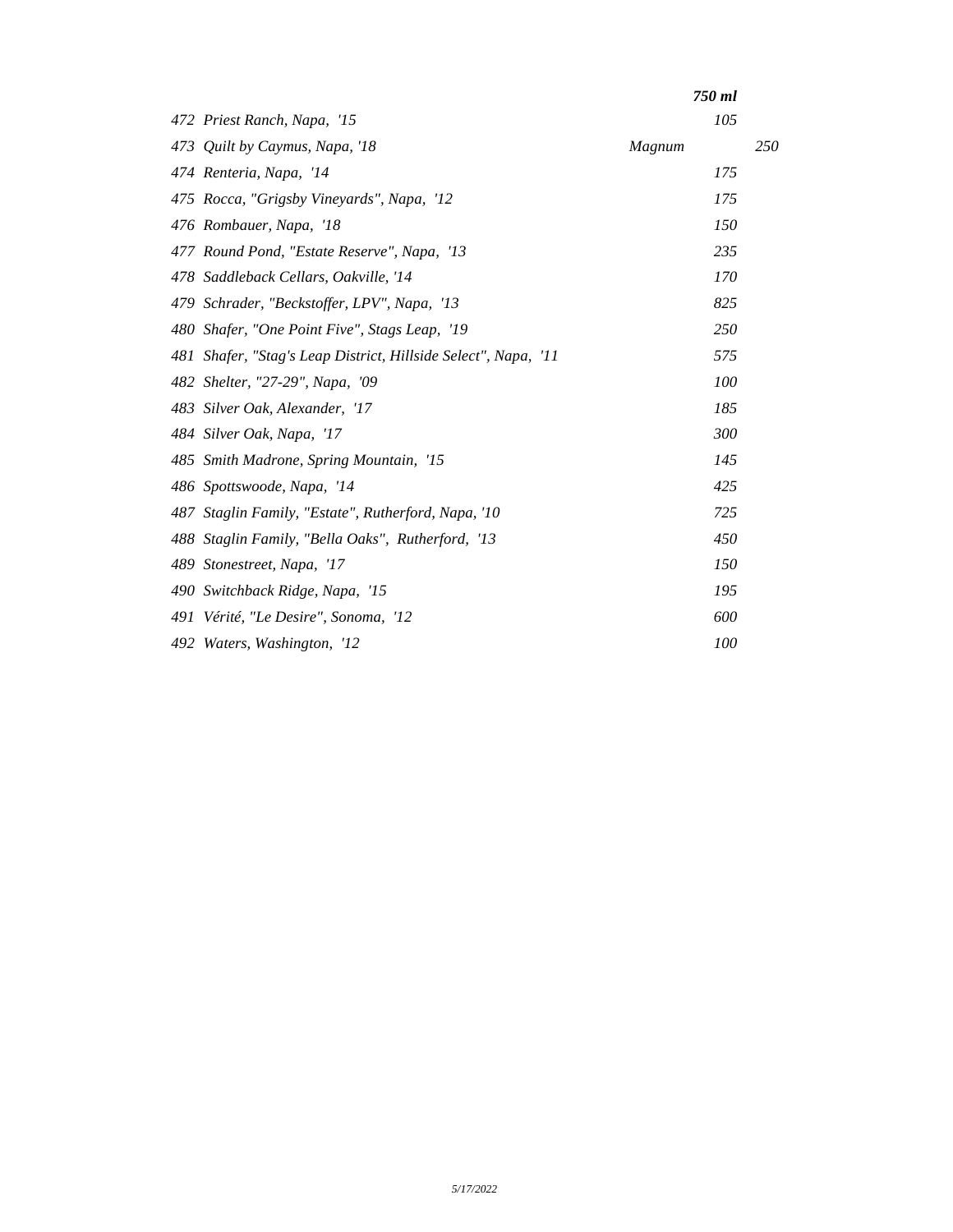| 750 ml |  |
|--------|--|
|        |  |

*American Merlot Monticello, Napa, '17 75*

# *Zinfandel*

| 571 Frank, Napa, '18                           | 80  |
|------------------------------------------------|-----|
| 572 Orin Swift, "Eight Years in the Desert" 20 | 90  |
| 573 Prisoner, Napa, '19                        | 120 |

#### *Pinot Noir*

| 601 Beaux Frères, "Belles Soeurs Cuvée", Willamette, '17    | 210 |
|-------------------------------------------------------------|-----|
| 602 Beaux Frères, "Zene Crown", Eola-Amity Hills, '16       | 165 |
| 603 Belle Glos, "Clark and Telephone", Santa Rita Hills, 20 | 135 |
| 604 Domaine Drouhin, Oregon, '18                            | 150 |
| 605 Domaine Serene, Yamhill Oregon, '18                     | 125 |
| 606 En Route, Russian River, '19                            | 135 |
| 607 Flowers, Sonoma Coast, '19                              | 105 |
| 608 Melville, "Sandy's Block", Santa Rita Hills, '18        | 145 |
| 609 Penner Ash, Eola-Amity Hills, '17                       | 100 |
| 610 Ryan Cochrane, Santa Maria Valley, '15                  | 100 |
| 611 Trisaetum, Ribbon Ridge, Willamette, '18                | 90  |

## *Syrah & Petite Sirah*

| 652 Halter Ranch, Paso Robles, '15<br>653 Flanagan, "Bennett Vineyard", Sonoma, '14<br>654 Neyers, "Old Lakeville Road", Sonoma Coast, '11<br>655 Orin Swift, "Machete", California, '18<br>656 Shafer, "Relentless", Napa, '16<br>657 The Withers, "Mr. Burgess", Sierra Foothills, '14 | 651 Caymus-Suisun, Grand Durīf, Suyisun Valley, '14 | 150 |
|------------------------------------------------------------------------------------------------------------------------------------------------------------------------------------------------------------------------------------------------------------------------------------------|-----------------------------------------------------|-----|
|                                                                                                                                                                                                                                                                                          |                                                     | 75  |
|                                                                                                                                                                                                                                                                                          |                                                     | 165 |
|                                                                                                                                                                                                                                                                                          |                                                     | 75  |
|                                                                                                                                                                                                                                                                                          |                                                     | 115 |
|                                                                                                                                                                                                                                                                                          |                                                     | 225 |
|                                                                                                                                                                                                                                                                                          |                                                     | 90  |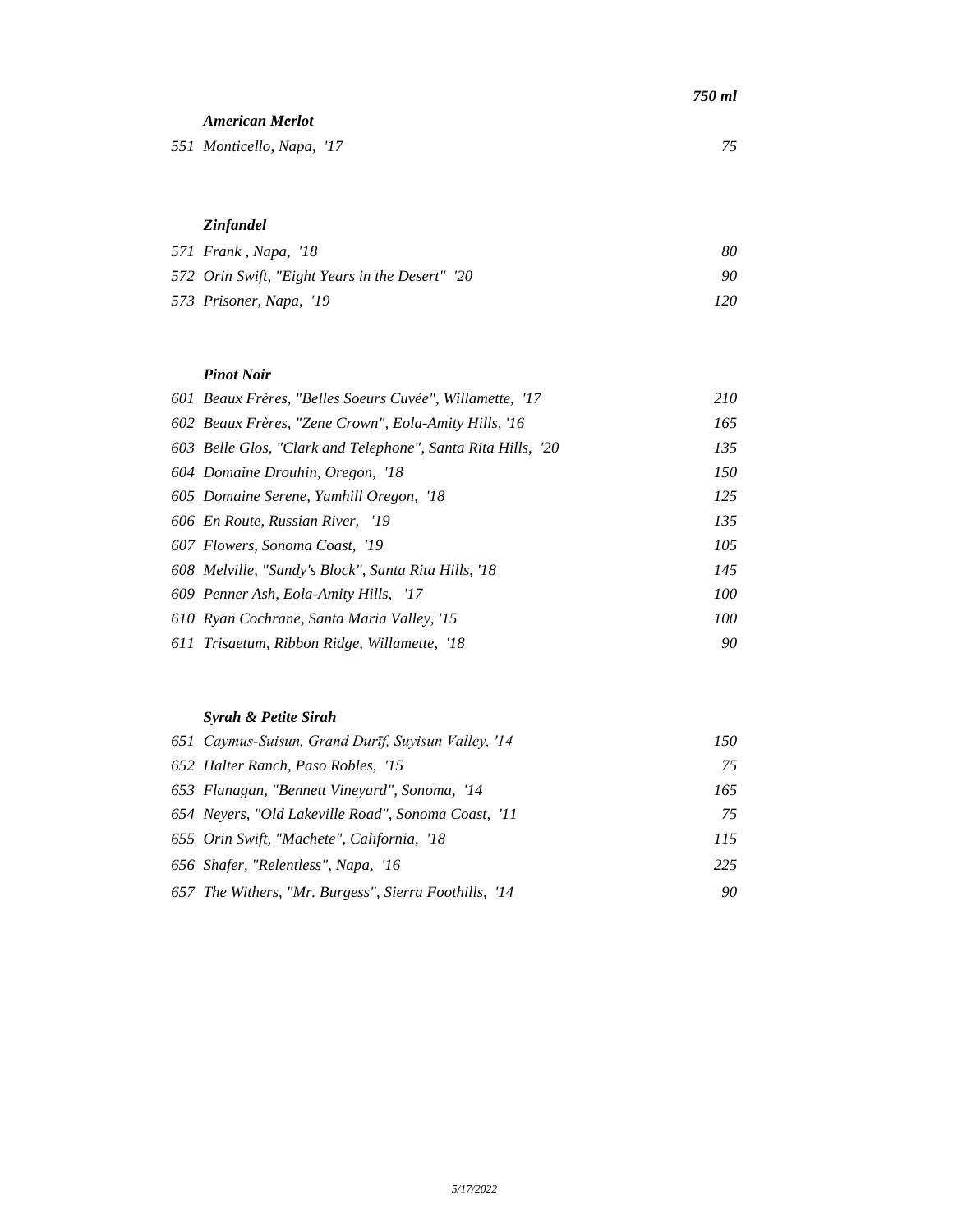## *FRENCH REDS*

*Burgundy*

| 701 Beaune, Clos des Mouches, Drouhin, '16                |                    | 300        |      |
|-----------------------------------------------------------|--------------------|------------|------|
| 702 Beaune, Clos des Ursules, Jadot, '18                  |                    | <i>200</i> |      |
| 703 Chambolle-Musigny, "Premier Cru", Comte de Vogüé, '11 |                    | 900        |      |
| 704 Gevrey-Chambertin, Louis Latour, '17                  |                    | 150        |      |
| 705 Morey Saint Denis, "Clos des Ormes", Jadot, '19       |                    | 200        |      |
| 706 Vosne Romanee, Jadot, '19                             |                    | 200        |      |
| <b>Cahors</b>                                             |                    |            |      |
| 715 Château Haut-Serre, '11                               |                    | 99         |      |
| Lanquedoc-Roussillon                                      |                    |            |      |
| 722 Domaine Boucabeille, "Les Orris", '14                 |                    | 95         |      |
| <b>Rhone</b>                                              |                    |            |      |
| 752 Châteauneuf-du-Pape, Domaine de la Solitude, '20      |                    | 125        |      |
| 753 Domaine des Pasquiers, Gigondas, '18                  |                    | 65         |      |
| 754 Ermitage, "Le Meal", Ferraton, '13                    |                    | 350        |      |
| <b>Bordeaux</b>                                           |                    |            |      |
| 801 Château Baron Pichon Longueville, Paulliac, '05       |                    | 450        |      |
| 802 La Croix Ducru Beaucaillou, St. Julien, '16           |                    | 150        |      |
| 803 Château Durfort-Vivens, Margaux, '15                  |                    | 175        |      |
| 804 Echo Lynch Bages, Pauillac, '14                       |                    | 135        |      |
| 805 Château Gloria, St. Julien, '11                       |                    | 125        |      |
| 806 Château Grand-Puy-Lacoste, Pauillac, '96              |                    | 250        |      |
| 807 Château Haut-Brion, Pessac-Léognan, '06               |                    | 1250       |      |
| 808 Château Larose Trintaudon, Haut-Médoc, '16            | <b>Half Bottle</b> |            | 30   |
| 809 Château Léoville Las Cases, St. Julien, '11           |                    | 450        |      |
| 810 Château Malengin,'10                                  |                    | 80         |      |
| 811 Château Mouton-Rothschild, Pauillac, '89              | Magnum             |            | 2450 |
| 812 Château Phelan Segur, St Estephe, '16                 |                    | 160        |      |
| 813 Château Prieure-Lichine, Margaux, '16                 | Magnum             |            | 1000 |
| 814 Château Pichon Lalande, Pauillac, '12                 |                    | 145        |      |
| 815 Reserve de la Comtesse, Pauillac, '15                 |                    | 145        |      |
| 816 Château Simard, St. Emilion, '11                      |                    | 75         |      |
| 817 Les Tourelles de Lougueville, Pauillac, '16           |                    | 125        |      |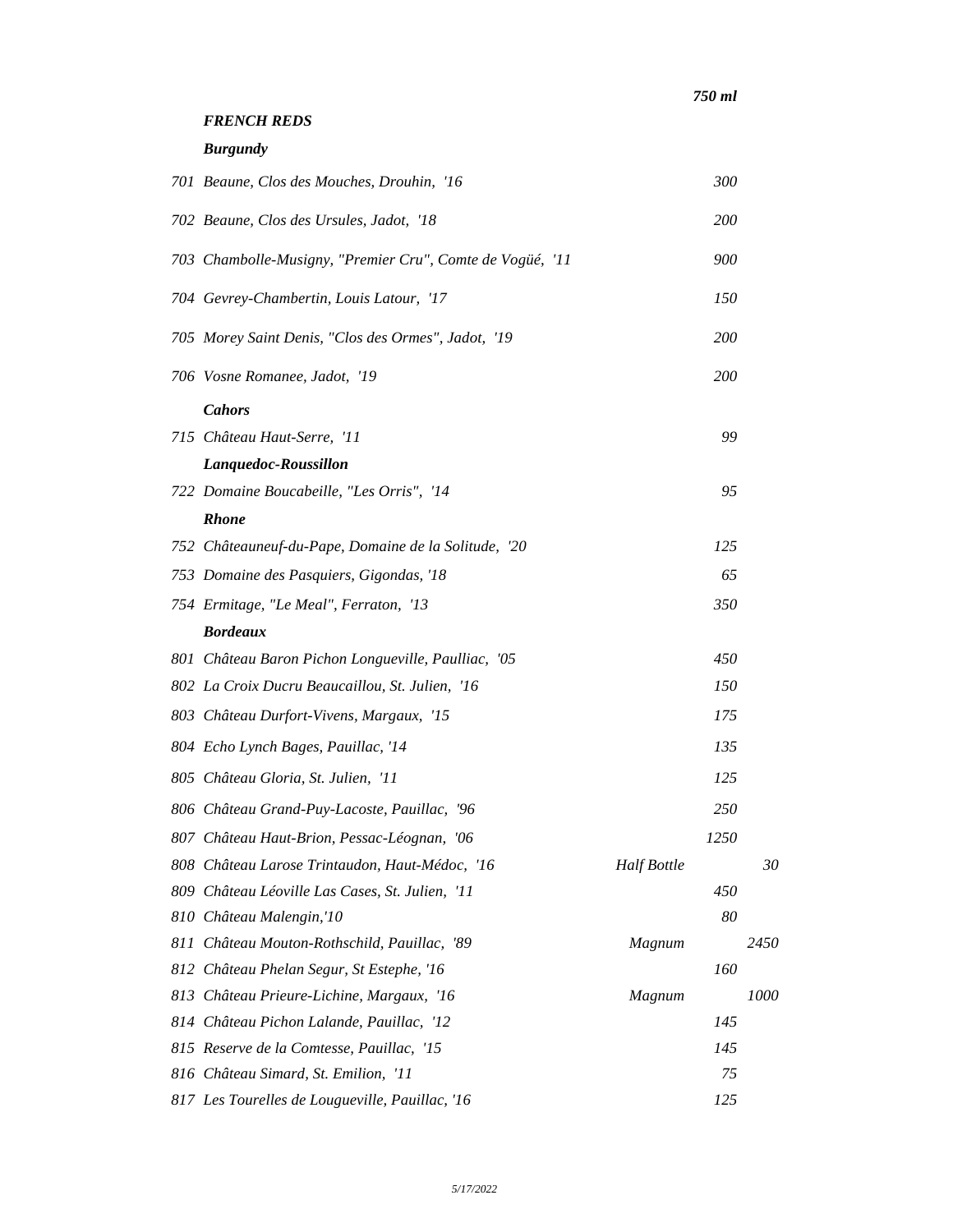## *ITALIAN REDS*

| 851 Altesino, Brunello di Montalcino, '17                 |             | 120 |     |
|-----------------------------------------------------------|-------------|-----|-----|
| 852 Altesino, Brunello di Montalcino, '17                 | Magnum      |     | 250 |
| 853 Bertani, Amarone, Veneto, '10                         |             | 300 |     |
| 854 Boccantino, Montepulciano, '18                        |             | 65  |     |
| 855 Caro Maestro, Fina, Sicily, '17                       |             | 75  |     |
| 856 Chianti, Moraia, Bacco Felice, '18                    |             | 75  |     |
| 857 Damilano, Cannubi, Barolo, '16                        |             | 160 |     |
| 858 Donatella, "Prime Donne", Brunello di Montalcino, '13 |             | 215 |     |
| 859 Gagliole, "Pecchia", Tuscany, '13                     |             | 400 |     |
| 860 Gran Passaia, Toscany, '19                            |             | 65  |     |
| 861 Ornellaia, Le Volte, '19                              |             | 75  |     |
| 862 P. Antinori, Cont' Ugo, Merlot, '15                   |             | 125 |     |
| 863 Pio Cesare, Barolo, '16                               | Half Bottle |     | 100 |
| 864 Sassicaia, Tenuta San Guido, '16                      |             | 525 |     |
| 865 Tenuta di Trinoro, Tuscany, '03                       |             | 400 |     |

## *INTERNATIONAL REDS*

## *Argentina*

| 871 Catena, Malbec, '19                             | 75   |
|-----------------------------------------------------|------|
| 872 Red Schooner, "Voyage 10", by Caymus            | 125  |
| <b>Australia</b>                                    |      |
| 875 Brothers in Arms, South Australia, '00          | 90   |
| 876 Massena, "11th Hour", Barossa, '15              | 75   |
| 877 Penfolds, "Grange", South Australia, '09        | 1500 |
| <i>Chile</i>                                        |      |
| 881 Almaviva, Puente Alto, '10                      | 360  |
| 882 Almaviva, Puente Alto, '13                      | 360  |
| 883 Mondavi/Chadwick, "Seña", Aconcagua Valley, '12 | 275  |
| <b>Spain</b>                                        |      |
| 891 Muga, "Reserva", Rioja, '18                     | 75   |
| 892 Vatan Arena, Toros, '14                         | 650  |